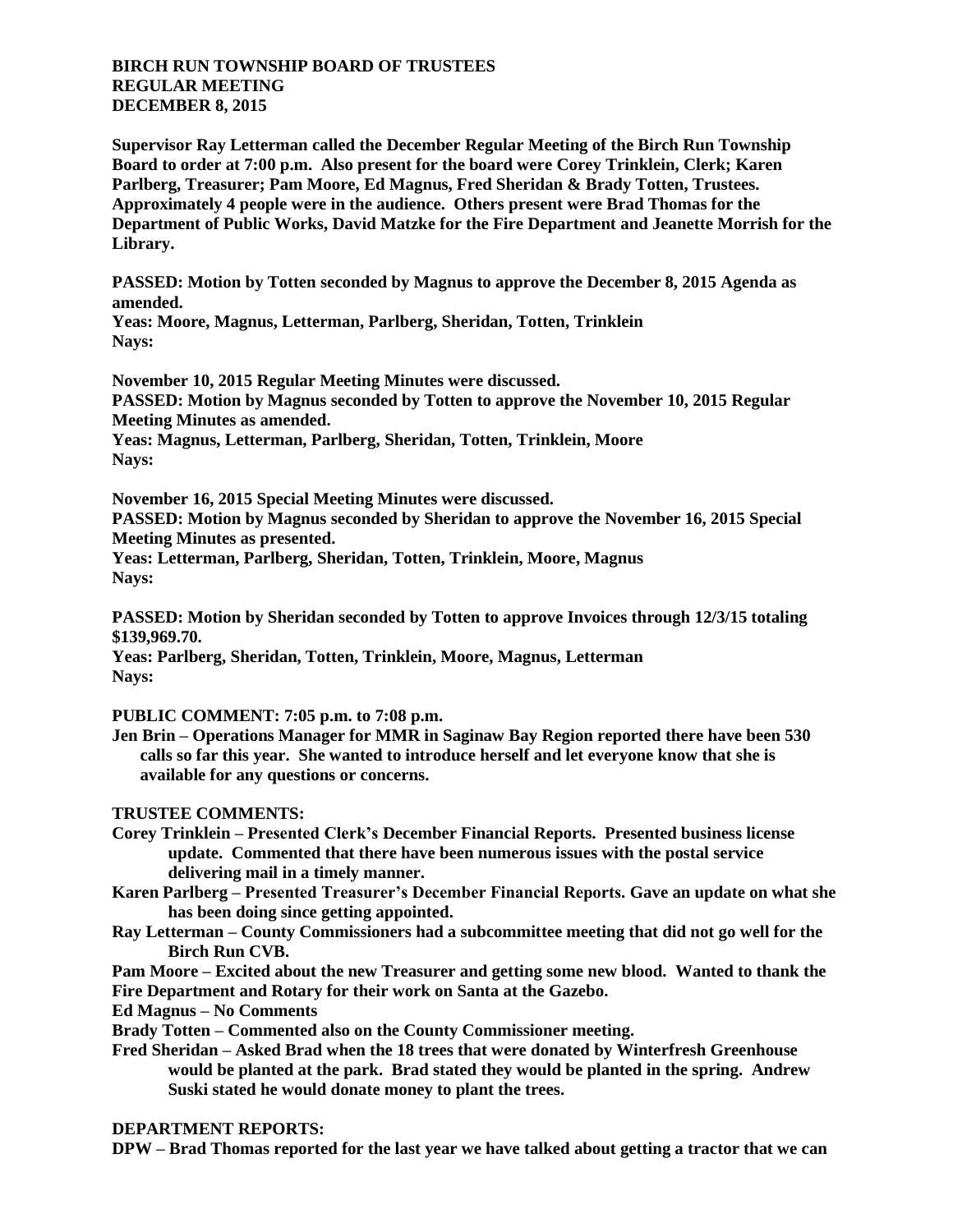**get attachments for. Bader Brothers** *Tri County Equipment* **just got one in on Friday that they will be selling. It comes with a 5' power brush and a 5** *3* **point hitch on the back. Brad would like permission to purchase the tractor.**

- **Fire Dept. – Dave Matzke reported 40 calls last month, there was 1 assist to Clio. Shop with a hero was tonight at Meijer. Next year is the 75th anniversary for the fire department so they are starting the planning for something big.**
- **Library – Jeanette Morrish reported that Carmen has decided to retire from the Library. The Library sponsored having the reindeer come to Birch Run and it was a great success. The Library had a book reading/Christmas party tonight that was a great success with at least 25 children participating. The recent Barnes and Noble fundraiser raised \$2,820.55 which will be used to purchase more books at the next fundraiser.**

**PASSED: Motion by Moore seconded by Magnus to approve appointing Dawn Patrick as Deputy Treasurer at a starting rate of \$10.00 per hour. Yeas: Letterman, Parlberg, Sheridan, Totten, Trinklein, Moore, Magnus Nays:** 

**PASSED: Motion by Magnus seconded by Sheridan to approve purchasing a used John Deere 445 tractor with brush attachment and 5** *3* **point hitch from Bader Brothers** *Tri County Equipment* **at a cost not to exceed \$4,800.00 and turn in the Simplicity lawn mower for \$600.00 trade in value.**

**Yeas: Totten, Trinklein, Moore, Magnus, Letterman, Parlberg, Sheridan Nays:** 

**PASSED: Motion by Magnus seconded by Sheridan to approve the fire department to get bids for the purchase of a fully equipped suburban type rescue response vehicle. Yeas: Letterman, Parlberg, Sheridan, Totten, Trinklein, Moore, Magnus Nays:** 

**PASSED: Motion by Totten seconded by Sheridan to approve publishing in the local paper to hire for the assistant librarian position.**

**Yeas: Sheridan, Totten, Trinklein, Moore, Magnus, Letterman, Parlberg Nays:** 

**PASSED: Motion by Magnus seconded by Sheridan to approve the Water Department sending out the project plans to the DEQ and City of Saginaw for approval and sending out for bids for the Downing & Dehmel Rd. water main extension project.**

**Yeas: Parlberg, Sheridan, Totten, Trinklein, Moore, Magnus, Letterman Nays:** 

**PASSED: Motion by Magnus seconded by Totten to approve removing Debbie Trevino and Amy Cook from the Frankenmuth Credit Union account. Yeas: Totten, Trinklein, Moore, Magnus, Letterman, Parlberg, Sheridan**

**Nays:** 

**PASSED: Motion by Totten seconded by Moore to approve adding Karen Parlberg and Corey Trinklein as authorized signers with full authorities to the Frankenmuth Credit Union account.**

**Yeas: Moore, Magnus, Letterman, Parlberg, Sheridan, Totten, Trinklein Nays:** 

**PASSED: Motion by Magnus seconded by Totten to approve adding Corey Trinklein as authorized signer with full authorities to the Credit Union Plus account. Yeas: Magnus, Letterman, Parlberg, Sheridan, Totten, Trinklein, Moore**